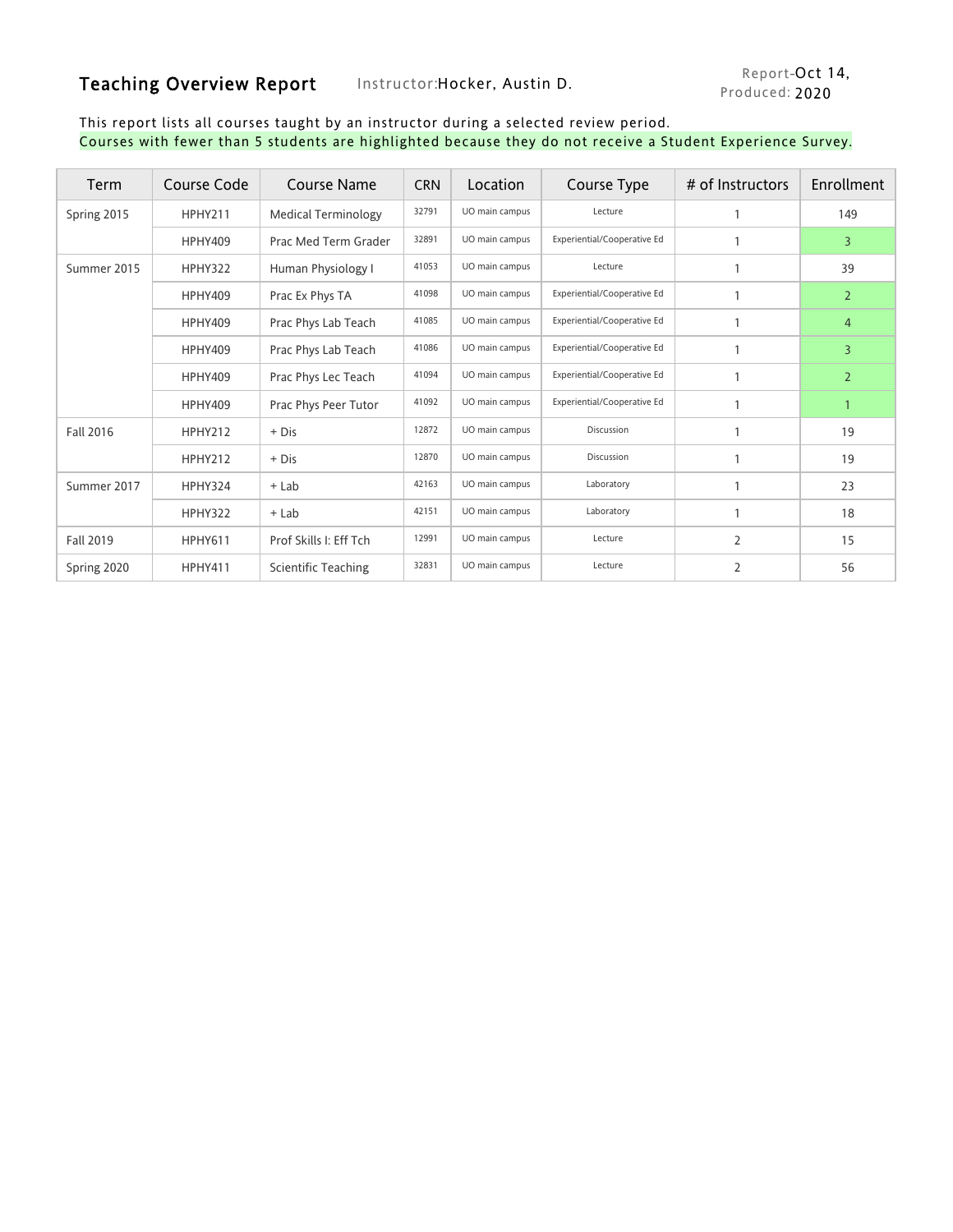## Teaching Overview Report **Instructor: Hocker, Austin D.**

#### Summary data from numerical student Course Evaluations (2012-2019)

Numerical Course Evaluations ended Summer 2019. The 5 questions summarized here are: Q3) How well organized was this course? Q4) How effective was the instructor's use of class time? Q5) How available was the instructor for communication outside of class? Q6) How clear were the guidelines for evaluating students' work in this course? Q7) The amount that I learned in this course was: Ratings: 5 = Exceptional, 4 = Good, 3 = Adequate, 2 = Somewhat Inadequate, and 1 = Unsatisfactory

Questions are categorized using UO's conditions for quality teaching - Professional teaching, Inclusive teaching, and Research-informed teaching - as described in the August 2019 MOU between the University and United Academics.

|             |                                    |            |          | <b>Professional Teaching</b> |              |                |                          |                          |                 |     |        |                          |    |     |     | <b>Research-Informed Teaching</b> |                          |                          |     |     |                          |                              |                          |     |     |    |  |    |
|-------------|------------------------------------|------------|----------|------------------------------|--------------|----------------|--------------------------|--------------------------|-----------------|-----|--------|--------------------------|----|-----|-----|-----------------------------------|--------------------------|--------------------------|-----|-----|--------------------------|------------------------------|--------------------------|-----|-----|----|--|----|
|             |                                    |            |          |                              | Organization |                |                          |                          | Eff Use of Time |     |        |                          |    |     |     | Communication                     | Amt Learned              |                          |     |     |                          | <b>Clarity of Guidelines</b> |                          |     |     |    |  |    |
|             |                                    |            | Response |                              |              | Q <sub>3</sub> |                          |                          | Q4              |     |        | Q5                       |    |     |     |                                   | Q7                       |                          |     |     | Q <sub>6</sub>           |                              |                          |     |     |    |  |    |
| Term        | Course<br>$\overline{\phantom{a}}$ | <b>CRN</b> | Rate (%) |                              |              |                |                          |                          |                 |     |        |                          |    |     |     |                                   |                          |                          |     |     |                          |                              |                          |     |     |    |  |    |
| Spring 2015 | <b>HPHY 211</b>                    | 32791      | 73       | 58%                          | 39%          | 3%             |                          |                          | 52%             | 42% | 5%     |                          | 1% | 39% | 50% | 11%                               |                          | $\sim$                   | 63% | 33% | 4%                       | $\sim$                       | $\overline{\phantom{a}}$ | 55% | 39% | 5% |  | 1% |
| Summer 2015 | <b>HPHY 322</b>                    | 41053      | 53       | 57%                          | 43%          | $\sim$         | $\sim$                   | $\sim$                   | 71%             | 29% | $\sim$ | $\overline{\phantom{a}}$ |    | 57% | 43% | $\sim$                            | $\overline{\phantom{a}}$ | $\overline{\phantom{a}}$ | 57% | 38% | 5%                       | $\overline{\phantom{a}}$     | $\sim$                   | 62% | 38% |    |  |    |
| Fall 2016   | <b>HPHY 212</b>                    | 12870      | 78       | 47%                          | 53%          | $\sim$         | $\overline{\phantom{a}}$ | $\overline{\phantom{a}}$ | 47%             | 53% | $\sim$ | $\overline{\phantom{a}}$ |    | 47% | 47% | 7%                                |                          | $\sim$                   | 33% | 53% | 13%                      | $\sim$                       | $\overline{\phantom{a}}$ | 53% | 47% |    |  |    |
|             |                                    | 12872      | 89       | 47%                          | 53%          | $\sim$         | $\overline{\phantom{a}}$ | $\overline{\phantom{a}}$ | 65%             | 29% | 6%     | $\overline{\phantom{a}}$ |    | 29% | 71% | $\sim$                            | $\overline{\phantom{a}}$ | $\sim$                   | 29% | 65% | 6%                       | $\sim$                       | $\sim$                   | 53% | 47% |    |  |    |
| Summer 2017 | <b>HPHY 322</b>                    | 42151      | 77       | 86%                          | 14%          | $\sim$         |                          | $\sim$                   | 86%             | 14% | $\sim$ |                          |    | 86% | 14% | $\sim$                            | $\overline{\phantom{a}}$ | $\sim$                   | 79% | 21% |                          | $\overline{\phantom{a}}$     | $\sim$                   | 86% | 14% |    |  |    |
|             | <b>HPHY 324</b>                    | 42163      | 65       | 60%                          | 40%          | $\sim$         | $\overline{\phantom{a}}$ | . .                      | 73%             | 27% | $\sim$ | $\overline{\phantom{a}}$ |    | 67% | 33% |                                   |                          | $\overline{\phantom{a}}$ | 60% | 40% | $\overline{\phantom{a}}$ | $\overline{\phantom{a}}$     | $\sim$                   | 47% | 47% | 7% |  |    |